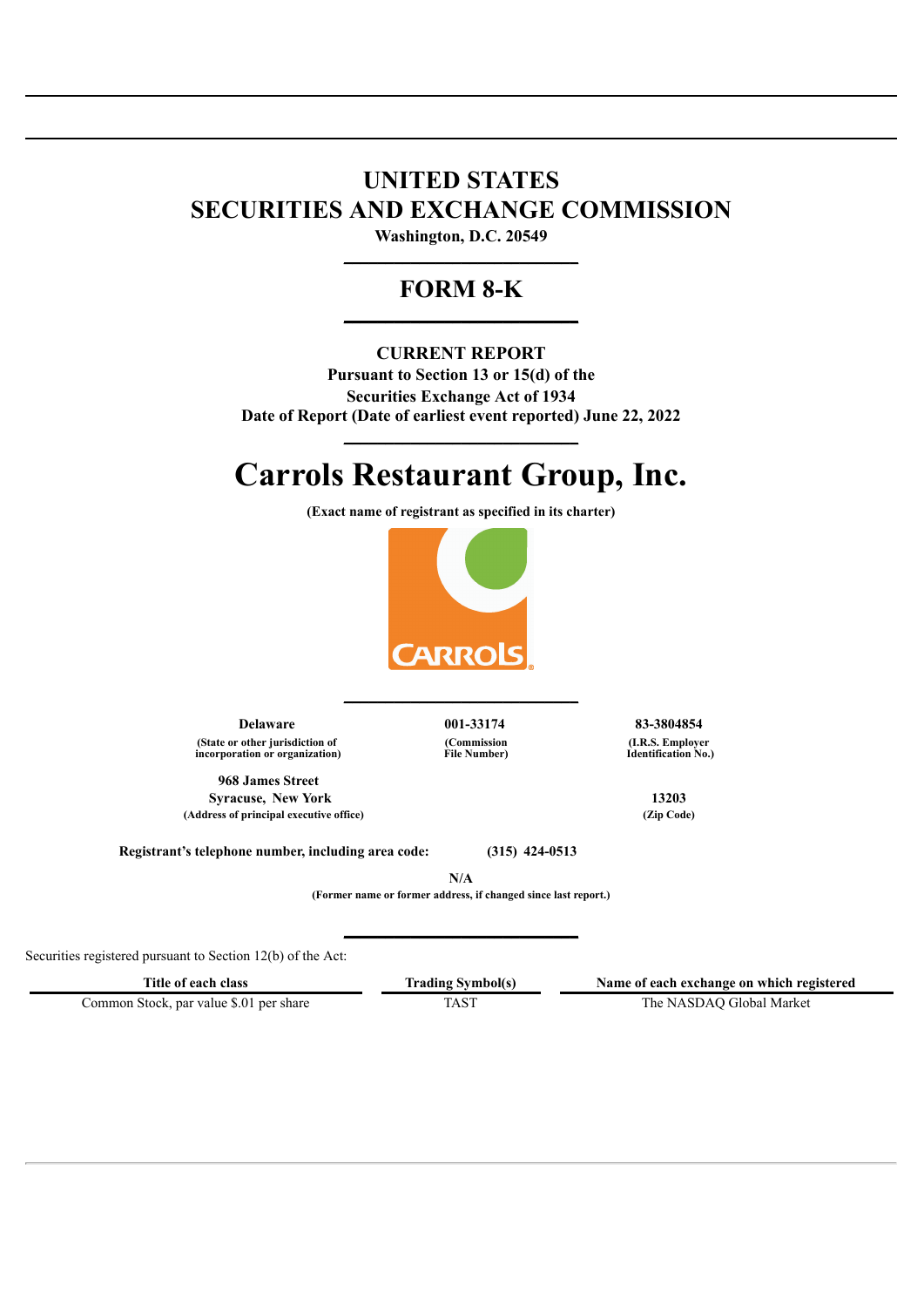Check the appropriate box below if the Form 8-K filing is intended to simultaneously satisfy the filing obligation of the registrant under any of the following provisions:

 $\Box$  Written communications pursuant to Rule 425 under the Securities Act (17 CFR 230.425)

- $\Box$  Soliciting material pursuant to Rule 14a-12 under the Exchange Act (17 CFR 240.14a-12)
- $\Box$  Pre-commencement communications pursuant to Rule 14d-2(b) under the Exchange Act (17 CFR 240.14d-2(b))
- $\Box$  Pre-commencement communications pursuant to Rule 13e-4(c) under the Exchange Act

Indicate by check mark whether the registrant is an emerging growth company as defined in Rule 405 of the Securities Act of 1933 (§230.405 of this chapter) or Rule 12b-2 of the Securities Exchange Act of 1934 (§240.12b-2 of this chapter).

#### Emerging growth company ☐

If an emerging growth company, indicate by check mark if the registrant has elected not to use the extended transition period for complying with any new or revised financial accounting standards provided pursuant to Section 13(a) of the Exchange Act.  $\Box$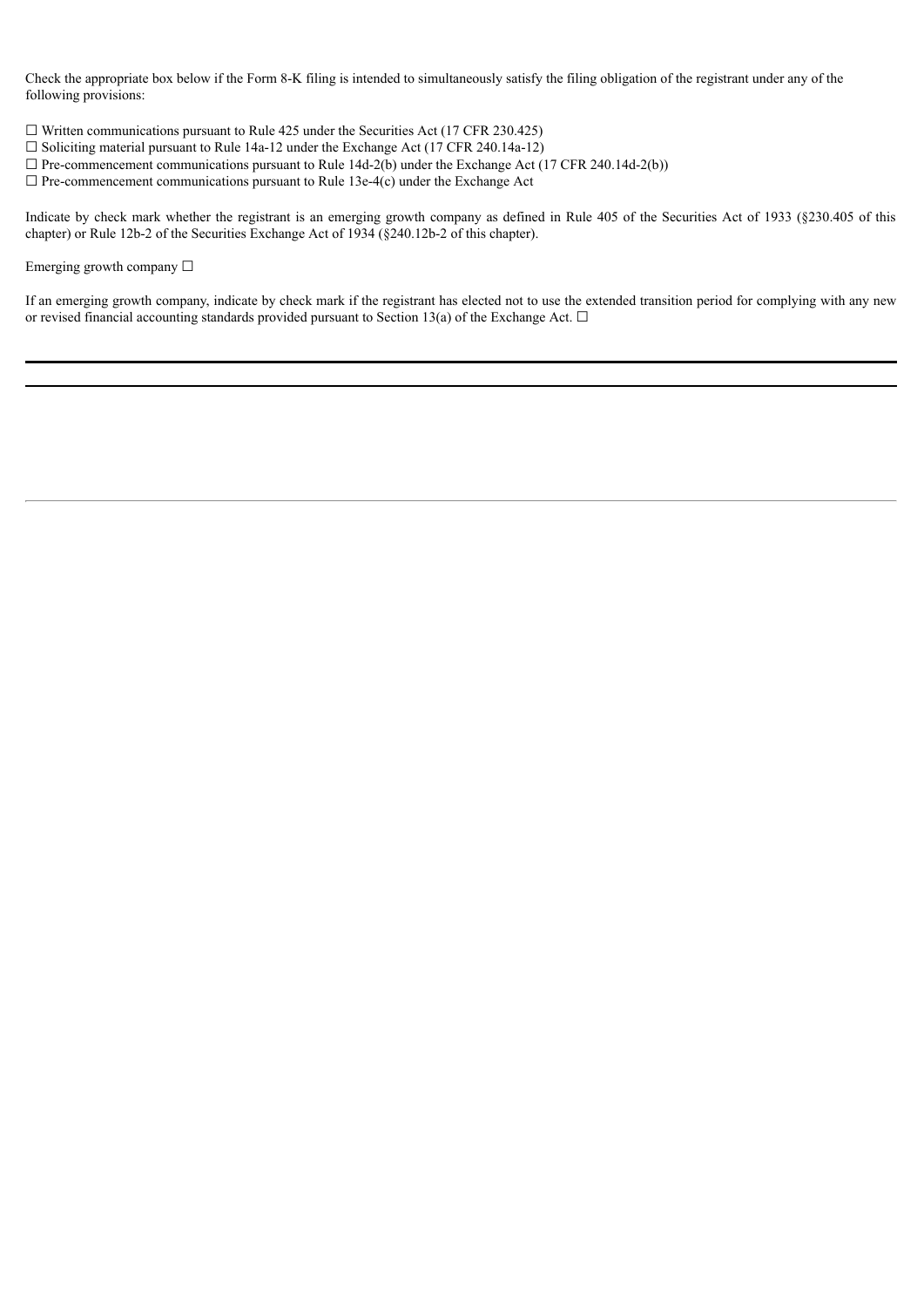### **ITEM 7.01. REGULATION FD DISCLOSURE.**

On June 22, 2022, Carrols Restaurant Group, Inc. issued a press release, the entire text of which is attached as Exhibit 99.1 and is incorporated by reference herein.

## **ITEM 9.01. FINANCIAL STATEMENTS AND EXHIBITS.**

(d) Exhibits

| <b>Exhibit No.</b> | <b>Description</b>                                                |
|--------------------|-------------------------------------------------------------------|
| 99 1               | Carrols Restaurant Group, Inc. Press Release, dated June 22, 2022 |
| 104                | Cover Page Interactive Data File (formatted as Inline XBRL)       |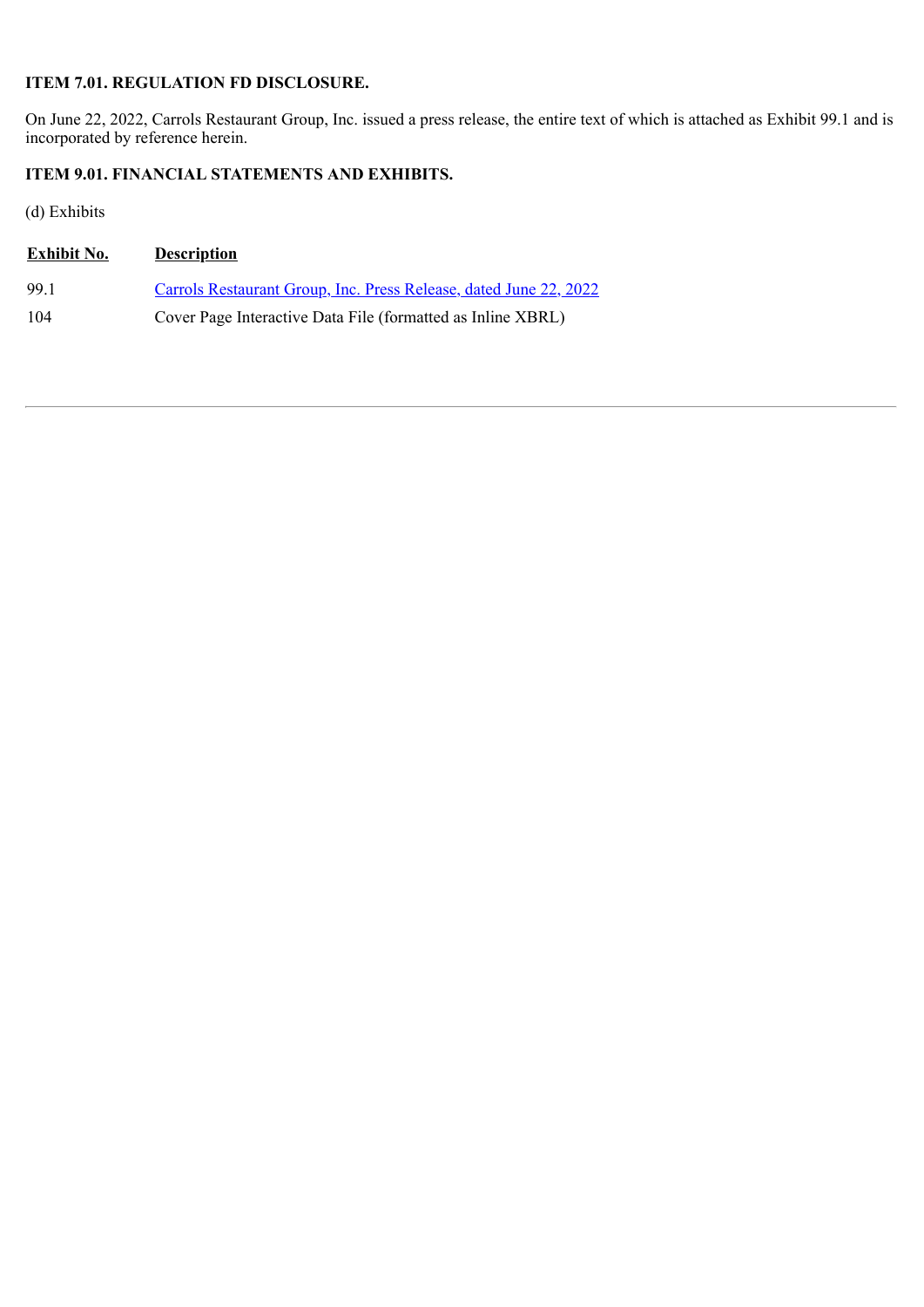#### **Signatures**

Pursuant to the requirements of the Securities Exchange Act of 1934, the registrant has duly caused this report to be signed on its behalf by the undersigned hereunto duly authorized.

Date: June 22, 2022

## **CARROLS RESTAURANT GROUP, INC.**

By: /s/ Anthony E. Hull

- Name: Anthony E. Hull
- Title: Vice President, Chief Financial Officer and Treasurer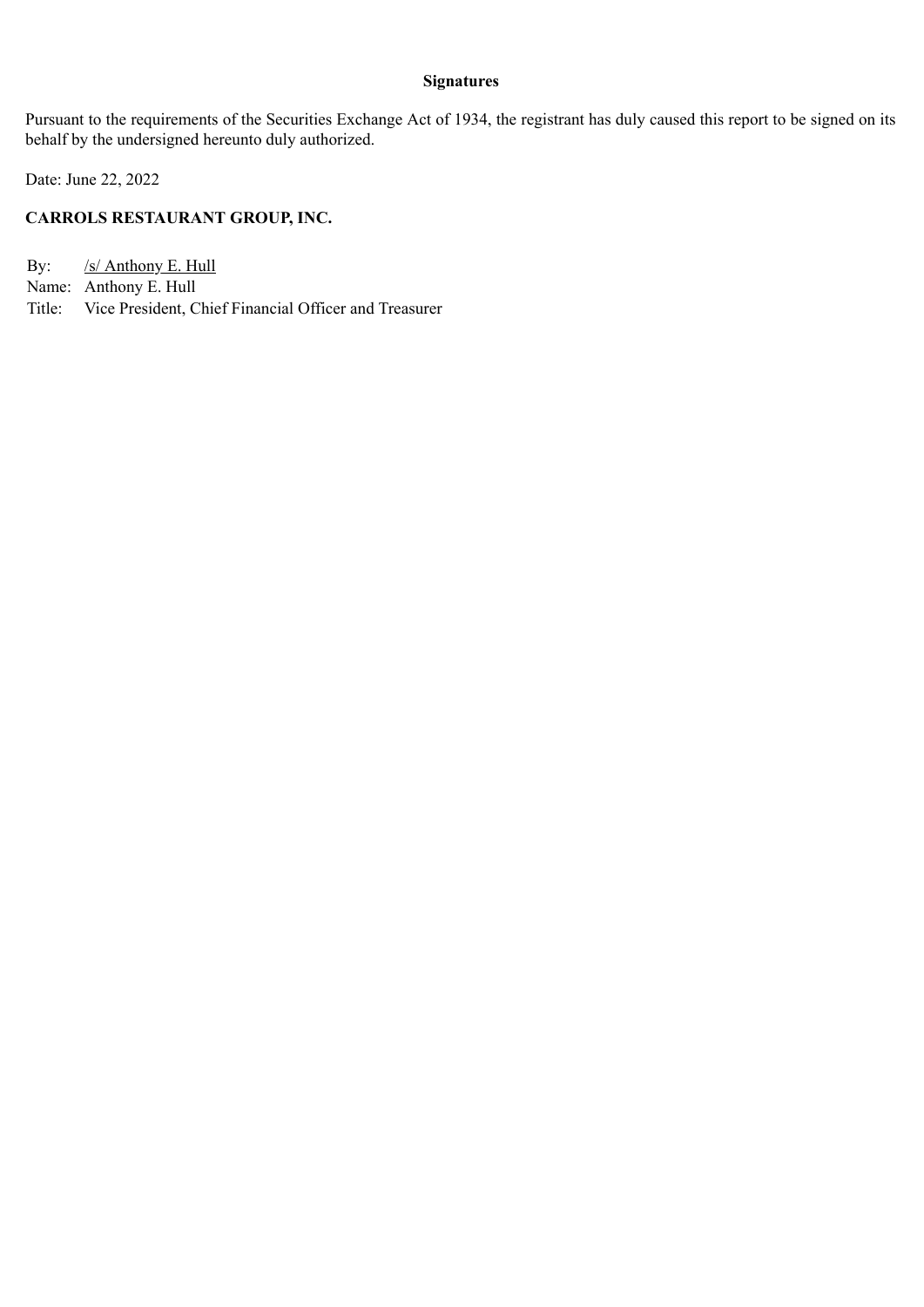

#### <span id="page-4-0"></span>**FOR IMMEDIATE RELEASE** Investor Relations: Raphael Gross 203-682-8253 investorrelations@carrols.com

#### **Carrols Restaurant Group, Inc. Appoints Ahmad Filsoof as Vice President of Strategic Initiatives**

SYRACUSE, N.Y. – (BUSINESS WIRE) – June 22, 2022 – Carrols Restaurant Group, Inc. ("Carrols" or the "Company") (Nasdaq: TAST) announced today the appointment of Ahmad Filsoof as Vice President of Strategic Initiatives, a new position, to further the Company's strategic capabilities and commitment to business innovation. Mr. Filsoof comes to Carrols with over 15 years of experience in strategy development and planning, business and consumer insights, performance management, consulting, and technology.

Prior to joining Carrols, Mr. Filsoof was Head of Sales Strategy, Operations, Enablement, and Planning at Amazon Web Services from May 2020 to January 2022, where he led business strategy and planning, forecasting, management reporting, and go-to-market strategy. Before Amazon Web Services, Mr. Filsoof worked at McDonald's from August 2017 until January 2020, where, among other things, he served as Senior Director, Strategy, Insights, and Strategic Initiatives. In that role, Mr. Filsoof led strategy and planning for the company's U.S. division. He was also responsible for measuring performance and providing consumer and business insights.

Prior to joining McDonald's, Mr. Filsoof was a management consultant for ten years. Most recently, he was a Principal at The Boston Consulting Group, where he led client engagements across a range of industries, including retail, CPG, and food services.

Mr. Filsoof earned an MBA from The University of Chicago Booth School of Business and a Bachelor of Arts degree in Economics from the University of California, Berkeley.

"We are delighted to have Ahmad join the Carrols team in this new position," said Paulo Pena, the President and Chief Executive Officer of Carrols. "Ahmad brings considerable talent and experience to the Company from his work across a variety of industries and I know our executive team will benefit greatly from his ability to think strategically and offer new insights which will help us innovate and advance our business."

"I am very excited to join Carrols," stated Ahmad Filsoof. "I look forward to working with its talented management team to help improve operations and profitability and empower the team to excel."

#### **About the Company**

Carrols is one of the largest restaurant franchisees in North America. It is the largest BURGER KING® franchisee in the United States, currently operating 1,026 BURGER KING® restaurants in 23 states as well as 65 POPEYES® restaurants in seven states. Carrols has operated BURGER KING® restaurants since 1976 and POPEYES® restaurants since 2019. For more information, please visit the Company's website at www.carrols.com.

#### **Forward-Looking Statements**

Except for the historical information contained in this news release, the matters addressed are forward-looking statements. Forward-looking statements, written, oral or otherwise made, represent Carrols' expectation or belief concerning future events. Without limiting the foregoing, these statements are often identified by the words "may", "might", "believes", "thinks", "anticipates", "plans", "expects", "intends" or similar expressions. In addition, expressions of our strategies, intentions, plans or guidance are also forward-looking